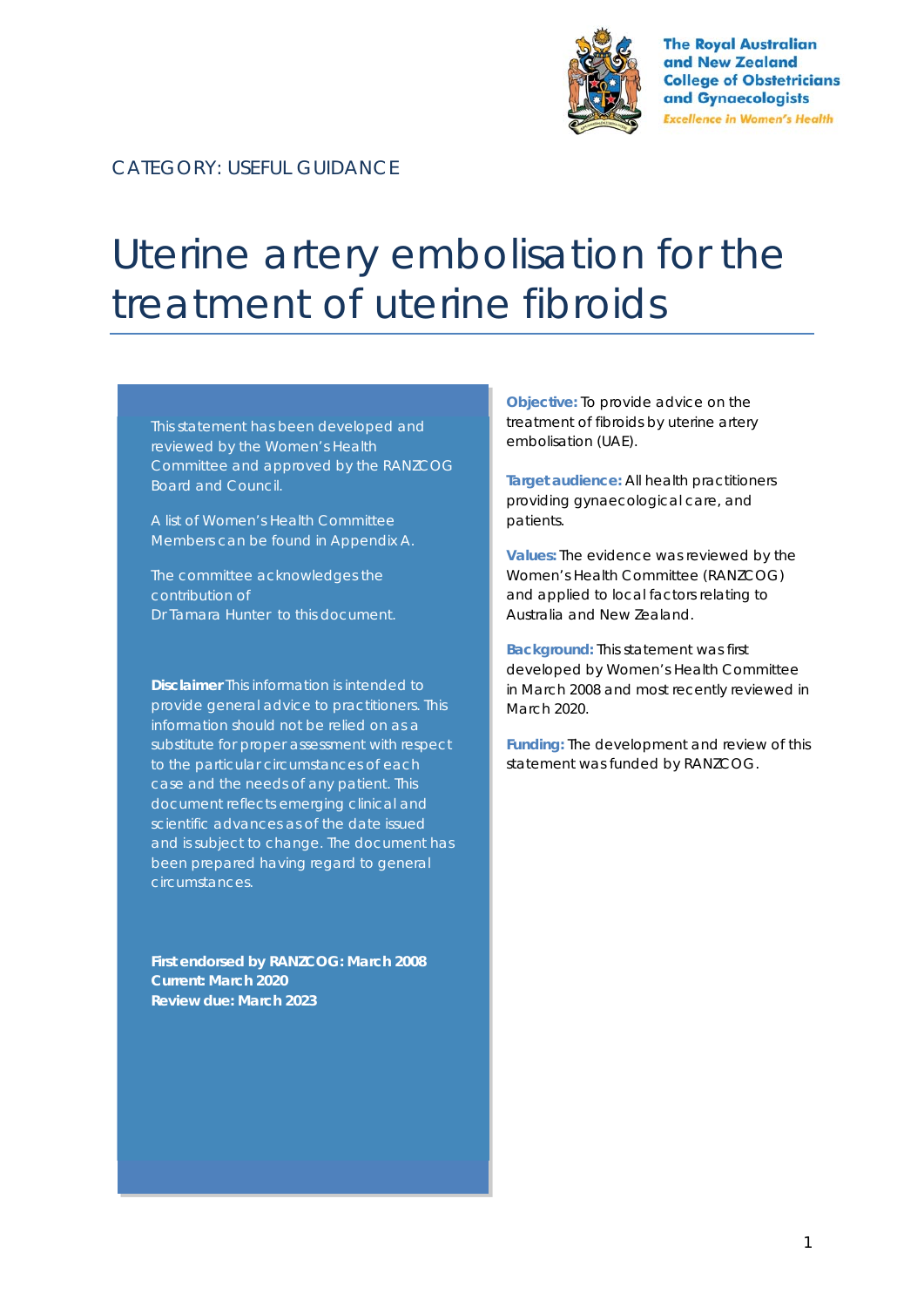# **1. Summary of recommendations**

| <b>Recommendation 1</b>                                                                                                                                                                                                                                                                                                                      | Grade                                               |
|----------------------------------------------------------------------------------------------------------------------------------------------------------------------------------------------------------------------------------------------------------------------------------------------------------------------------------------------|-----------------------------------------------------|
| Due to the lack of good quality evidence, caution should be<br>employed to avoid routine use of UAE in young patients with<br>fibroid disease wishing to conceive.                                                                                                                                                                           | Consensus-based<br>recommendation                   |
| <b>Recommendation 2</b>                                                                                                                                                                                                                                                                                                                      | Grade                                               |
| Patients should be counselled about the possibility of a<br>malignancy especially if there are risk factors such as a rapidly<br>enlarging fibroid <sup>1</sup> , postmenopausal women <sup>2</sup> , racial group <sup>3</sup> ,<br>previous radiation to the pelvis <sup>4</sup> or retinoblastoma gene<br>mutation carrier <sup>5</sup> . | $\mathsf{C}$<br>References<br>$1 - 5$               |
| There should also be an increased index of suspicion in<br>continued growth of a fibroid after UAE.                                                                                                                                                                                                                                          |                                                     |
| <b>Recommendation 3</b>                                                                                                                                                                                                                                                                                                                      | Grade                                               |
| Patients should be counselled about the possibility of requiring<br>subsequent hysteroscopic or laparoscopic retrieval of intracavity<br>or subserosal pendunculated fibroids post-UAE. <sup>6</sup> Alternatively,<br>elective surgical management of such lesions may be preferred.                                                        | $\mathsf{C}$<br>Reference<br>6                      |
| <b>Good Practice Point</b>                                                                                                                                                                                                                                                                                                                   |                                                     |
| Patients considering UAE should be provided detailed<br>counseling about the procedure, and alternative options, to<br>facilitate informed decision-making.                                                                                                                                                                                  | Consensus-based                                     |
| <b>Recommendation 4</b>                                                                                                                                                                                                                                                                                                                      | Grade                                               |
| Patients who desire (or may desire) pregnancy should be<br>advised that the effects of UAE on fertility and pregnancy are<br>uncertain. <sup>6</sup>                                                                                                                                                                                         | Consensus-based<br>Recommendation<br>Reference<br>6 |

# **2. Introduction and Definition**

Fibroids are a common gynaecological condition which can result in problems including heavy menstrual bleeding, anaemia, pain and bulk symptoms. Uterine artery embolisation (UAE) has been reported as an effective and safe method of minimally invasive, uterine-sparing, treatment of symptomatic fibroids.

Uterine artery embolisation (UAE) involves the placement of an angiographic catheter into the uterine arteries via the common femoral artery, followed by injection of embolic particles until the flow becomes sluggish in both uterine arteries.7 This treatment aims to reduce uterine blood flow at the arteriolar levels, producing ischemic injury to the fibroids, causing necrosis and shrinkage, whilst allowing the surrounding normal myometrium to recover under supply of vaginal and ovarian collateral circulations. There is no strong evidence of any one embolic particle being superior to another in terms of outcomes.8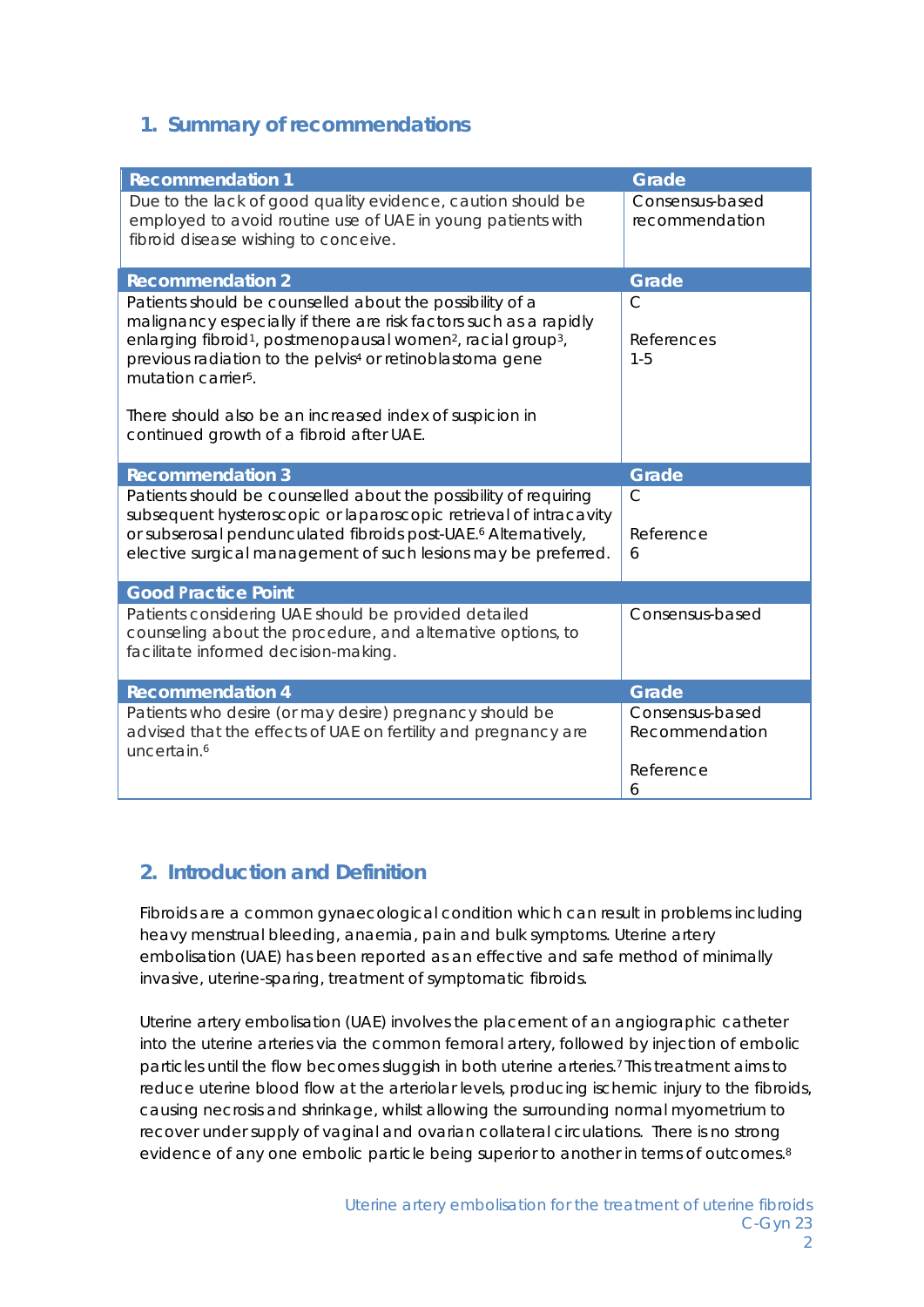# **3. Discussion and Recommendations**

## **3.1 Comparison to other treatment options**

UAE is intended to produce structural change within a fibroid and carries risks of similar complications to those seen at surgery. As such, it should be compared to surgical interventions such as myomectomy (in women wishing to conserve their uterus) or hysterectomy9, not medical treatments for symptom control (eg. IUD containing levonorgestrel).

A 2014 Cochrane review 10 looked at the benefits and risks of UAE versus surgical interventions (myomectomy & hysterectomy) for symptomatic fibroids. This review found:

- No significant difference in patient satisfaction at both 2 years and 5 years
- Similar intra-procedural complications
- No difference in short- or long-term major complications
- UAE had a significantly reduced
	- o Length of procedure
	- o Length of hospitalisation
	- o Time to resumption of normal activities
- UAE had an increased
	- o Rate of short- and long-term minor complications
	- o Number of unplanned reviews and re-admissions after discharge (OR 2.2-2.8)
	- o Surgical re-intervention rate (OR 3.7 at 2 years; 5.8 at 5 years)
- There was no difference in long-term ovarian failure rates (based on FSH)
- Myomectomy may have a greater chance of success in women wanting to achieve pregnancy, but the quality of evidence is poor for pregnancy rates, live birth rates and miscarriage rates 37

The latest report from the EMMY trial<sup>11</sup> revealed a hysterectomy rate in the UAE group of 35% by 10 years. 5% were performed immediately for failed bilateral UAE. By the end of 2 years a further 19% of the UAE group had resorted to hysterectomy (due to inadequate response between 4- and 24- months post-UAE). An additional 10% ultimately had a hysterectomy for persisting symptoms between 2- and 10- years post-UAE, with one additional hysterectomy in the group for prolapse. Thus 65% of women have avoided hysterectomy by undertaking UAE, but the high rate of re-intervention may negate any initial cost-benefit provided by UAE10. The authors conclude that for women who are candidates for hysterectomy due to symptomatic fibroids should be counselled about the alternative option of UAE.

## **3.2 Morbidity, mortality and complication rates**

Complications of UAE for fibroids can be classified as:

Procedural – groin haematoma, arterial thrombosis, pseudo-aneurysm

Early – 'embolisation syndrome' (fever, nausea, pain, malaise), vaginal discharge, pelvic infection (including pyomyoma12), expulsion of necrotic submucous fibroid

Late – ovarian insufficiency, failure of response, re-intervention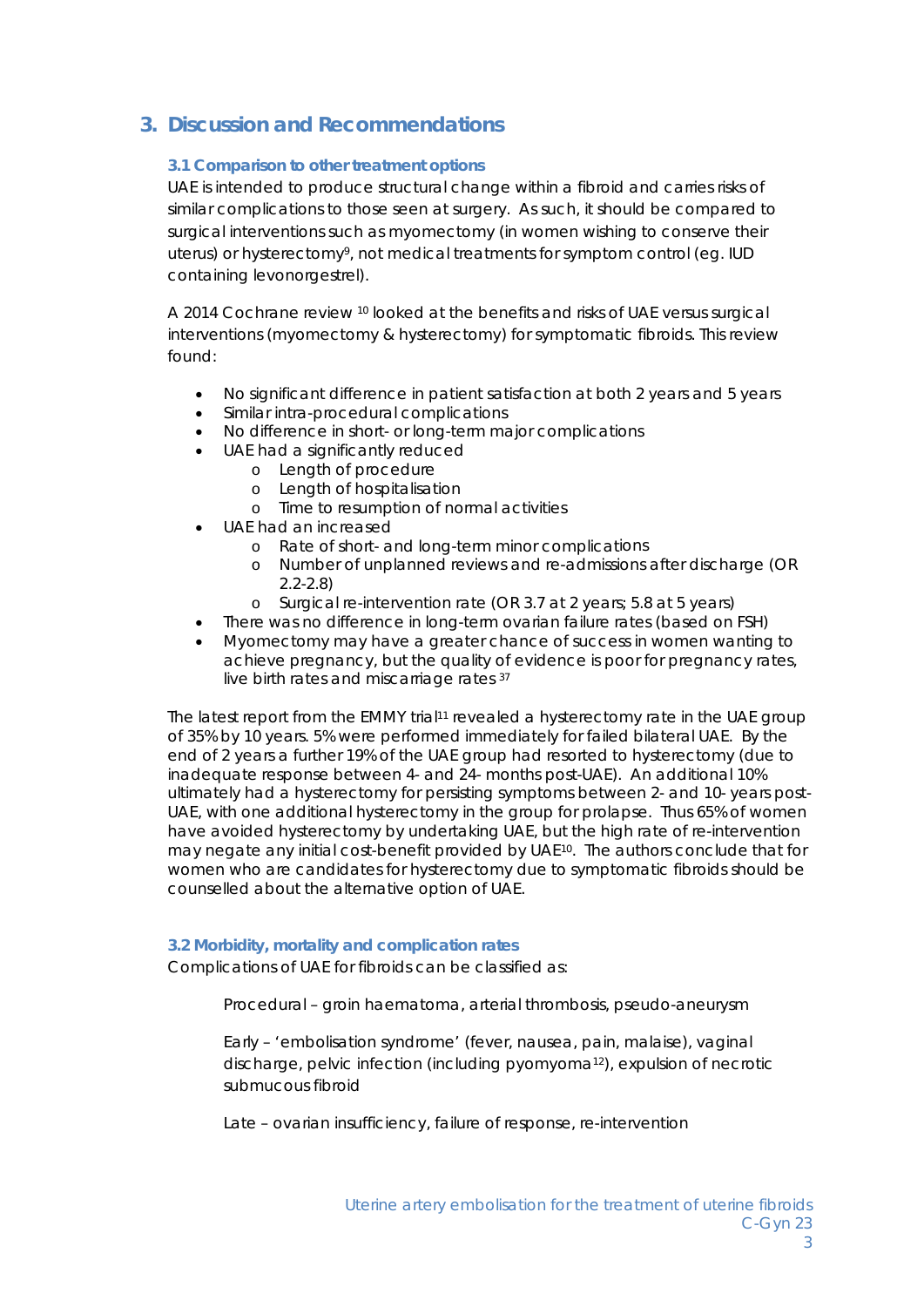Minor complications occur with a rate of about 30-45%; major (life-threatening, potentially associated with permanent sequelae or requiring surgical intervention) complications about 5%.10

A 2013 meta-analysis reviewed the complications of UAE relative to surgery for symptomatic fibroids and noted no significant differences in major and minor complications between the groups.13 The authors express caution in interpreting these results due to the small numbers in the trials and the potential for complication rates being related to operator experience. There is also heterogeneity between studies in the classification of complications, some of which may be considered under either group, depending on severity.

Clinical trials revealed the most common complications associated with UAE to be

- Discharge and fever 4%
- Bilateral UAE failure (4%)
- Postembolisation failure (2.86%)

A rare, though concerning, complication is VTE (0.286%).

Amongst over 120 randomised control studies, non-randomised studies and case reports involving over 11,000 UAE patients, there have been 5 published case reports of deaths following embolisation (secondary to non-target embolisation, VTE and sepsis), though none since 2009.14-18

Delayed diagnosis of an endometrial sarcoma or uterine leiomyosarcoma has been reported.

## **3.3 UAE and reproductive potential**

UAE remains controversial in women desiring pregnancy. Some authors favour UAE only for women who no longer desire childbearing 19,20 whereas others have a more permissive approach for childbearing women, offering UAE in case myomectomy is not a desirable option, either because of surgical risk, patient refusal or failure of previous surgery. 21

The concerning outcomes that could affect reproductive potential include nontargeted embolisation leading to ovarian embolisation and impaired ovarian reserve  $22$ , decrease in endometrial volume due to an inadequate blood supply  $23$  and an otherwise healthy myometrium adversely affected by embolisation leading to contraction disturbance and implantation failure. 24

## *3.3.1 – Ovarian Reserve*

A retrospective study of ovarian reserve in women undergoing UAE for symptomatic fibroids 25 noted a significant reduction in AMH and AFC in women 3 months after UAE. Women under the age of 40 showed a partial recovery of AMH by 12 months, but women over 40 did not. It should be noted that this study used temporary embolic agents for UAE, whereas most reports are of permanent embolic agents.

#### *3.3.2 – Fertility rates*

The recent Cochrane review <sup>10</sup> revealed only one RCT comparing fertility outcomes in women with fibroids randomised to UAE or myomectomy. 26 Pregnancy rates were significantly higher, with lower miscarriage rates, in the myomectomy group versus the UAE group. Obstetric and perinatal outcomes in ongoing pregnancies were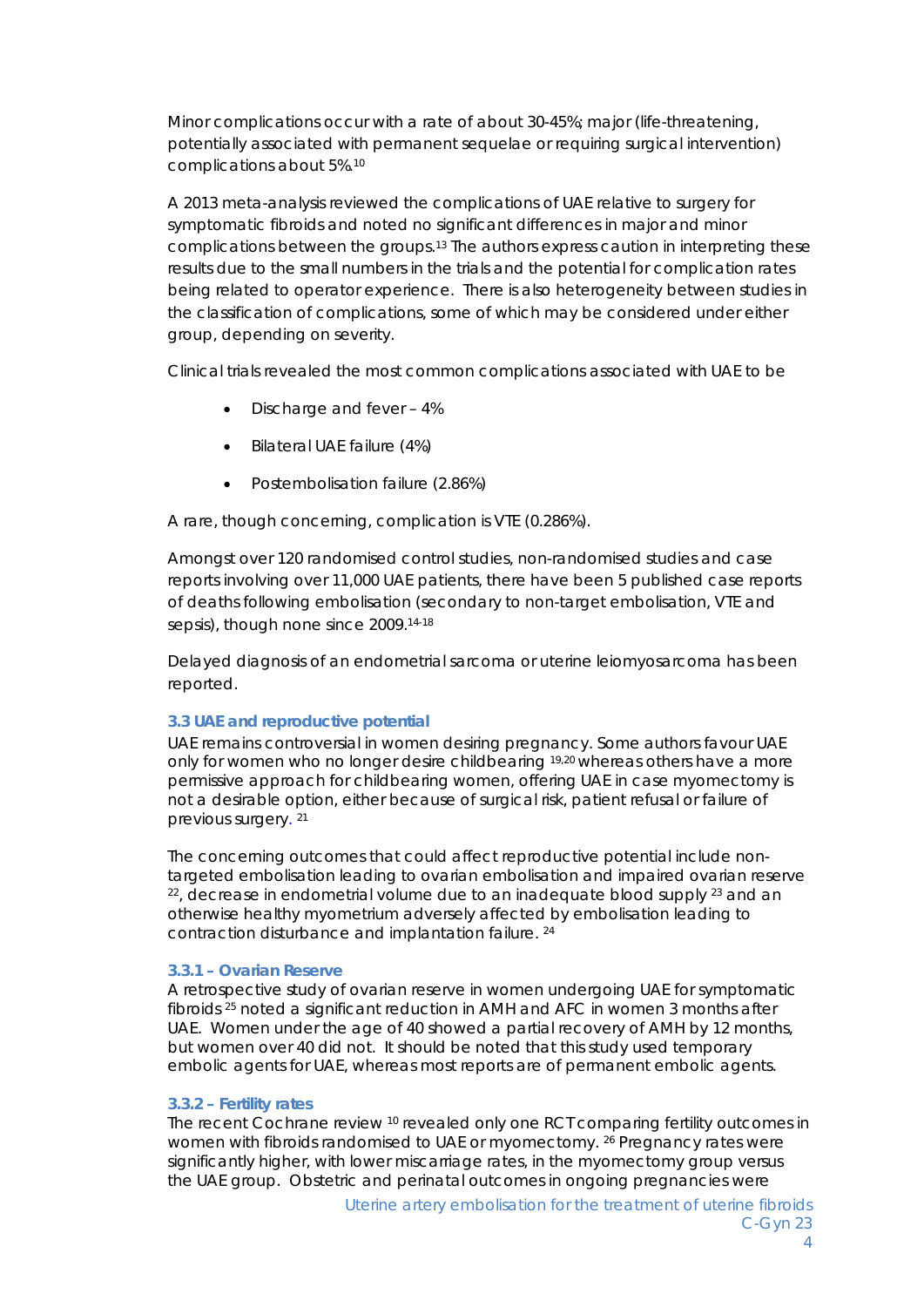similar between the groups. However, due to the small numbers and quality of this study the results are questionable.

A further prospective cohort study has been undertaken to assess the impact on the reproductive potential of UAE for symptomatic fibroids.20 This study used a 'fertilitysparing' protocol with limited embolisation of both uterine arteries with particles > 500micrograms. Even so, the monthly fecundability in this study population was 0.1%. The study lacked a control group with surgical treatment. The effect of the fibroids themselves on the elevated infertility rate in this group, as well as other confounding factors, such as previous surgery, made it difficult to interpret the outcome. The authors commented however that UAE obviously did not improve the fertility potential of the patients and may in fact have worsened it.20

#### *3.3.3 – Pregnancy outcomes*

A meta-analysis 27 of all documented pregnancies occurring in women after UAE for fibroids compared outcomes to matched controls of pregnant women with untreated fibroids. It described no difference in pregnancy outcomes (preterm birth, IUGR, malpresentation) but significantly higher rates of caesarean delivery, postpartum haemorrhage and miscarriage following UAE.

There is an urgent need for clinical trials assessing the actual effect of UAE on future fertility. Such trials are currently underway. 28

| <b>Recommendation 1</b>                                                                                                                                            | Grade'                            |
|--------------------------------------------------------------------------------------------------------------------------------------------------------------------|-----------------------------------|
| Due to the lack of good quality evidence, caution should be<br>employed to avoid routine use of UAE in young patients with<br>fibroid disease wishing to conceive. | Consensus-based<br>recommendation |

#### **3.4 Case Selection**

Current pregnancy and recent or current pelvic infection are contra-indications to UAE.6

Patients should be prepared to accept the possibility of hysterectomy in the event of complications.6

The possibility of a malignancy should be considered, especially if a fibroid is rapidly enlarging or associated with unexplained abnormal uterine bleeding or the presence of ascites. Unexpected findings of malignancy at surgery for suspected benign disease are also associated with post-menopausal women<sup>2</sup>, certain racial groups<sup>3</sup>, previous radiation to the pelvis4 and the presence of the retinoblastoma gene mutation5. UAE is contra-indicated when there is significant doubt about benign disease. Case reports have suggested a delay in diagnosis of uterine sarcoma in patients who previously had UAE for presumed benign fibroids, due to lack of tissue sampling. 29,30 Authors suggest appropriate imaging assessment prior to UAE (eg MRI or Doppler ultrasound). There should also be an increased index of suspicion in continued growth of a fibroid after UAE.

Narrow-stalked, pedunculated and large intracavity submucosal fibroids are at risk of detaching and significant sloughing into the endometrial cavity post embolisation, leading to cervical obstruction and occasionally sepsis. Plans for possible endoscopic retrieval should be in place post embolisation. Pedunculated subserosal fibroids are also at risk of detachment post-embolisation and arrangements may need to be made for laparoscopic retrieval.<sup>6</sup>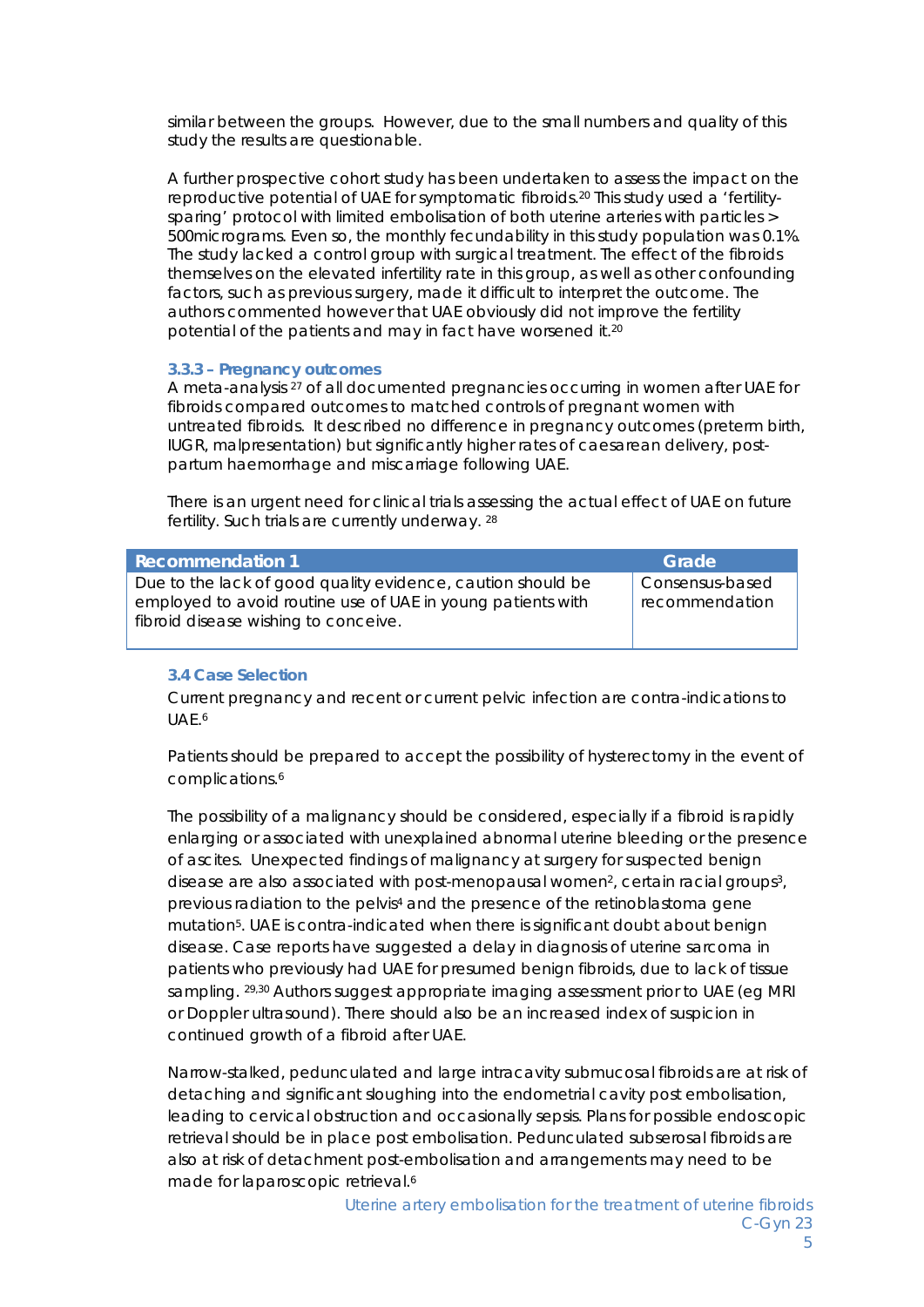| <b>Recommendation 2</b>                                                                                                                                                                                                                                                                                                                      | Grade                      |
|----------------------------------------------------------------------------------------------------------------------------------------------------------------------------------------------------------------------------------------------------------------------------------------------------------------------------------------------|----------------------------|
| Patients should be counselled about the possibility of a<br>malignancy especially if there are risk factors such as a rapidly<br>enlarging fibroid <sup>1</sup> , postmenopausal women <sup>2</sup> , racial group <sup>3</sup> ,<br>previous radiation to the pelvis <sup>4</sup> or retinoblastoma gene<br>mutation carrier <sup>5</sup> . | C<br>References<br>$1 - 5$ |
| There should also be an increased index of suspicion in<br>continued growth of a fibroid after UAE.                                                                                                                                                                                                                                          |                            |
| <b>Recommendation 3</b>                                                                                                                                                                                                                                                                                                                      | Grade                      |
| Patients should be counselled about the possibility of requiring<br>subsequent hysteroscopic or laparoscopic retrieval of<br>intracavity or subserosal pendunculated fibroids post-UAE. <sup>6</sup><br>Alternatively, elective surgical management of such lesions<br>may be preferred.                                                     | C<br>Reference<br>6        |

#### **3.5 Patient preparation**

Gynaecologists should counsel the patient about the available options and if the patient wishes to consider UAE, referral should be made to an experienced vascular interventional radiologist. The patient should receive a clear description of the outcomes of UAE in comparison with the alternatives, as well as a full discussion of the complications and re-intervention rates. Patients who desire, or may desire, future pregnancy should be advised that the effects of UAE on fertility and pregnancy are uncertain, and should only proceed after a fully-informed discussion.<sup>6</sup>

Prior to embolisation there should be an established plan for the responsibilities of both radiologist and gynaecologist for subsequent review and management of any complications.6

| <b>Good Practice Point</b>                                                                                                                                  | Grade                             |
|-------------------------------------------------------------------------------------------------------------------------------------------------------------|-----------------------------------|
| Patients considering UAE should be provided detailed<br>counseling about the procedure, and alternative options, to<br>facilitate informed decision-making. | Consensus-based                   |
| <b>Recommendation 4</b>                                                                                                                                     | Grade                             |
| Patients who desire (or may desire) pregnancy should be<br>advised that the effects of UAE on fertility and pregnancy are<br>uncertain. <sup>6</sup>        | Consensus-based<br>Recommendation |
|                                                                                                                                                             | Reference<br><sub>6</sub>         |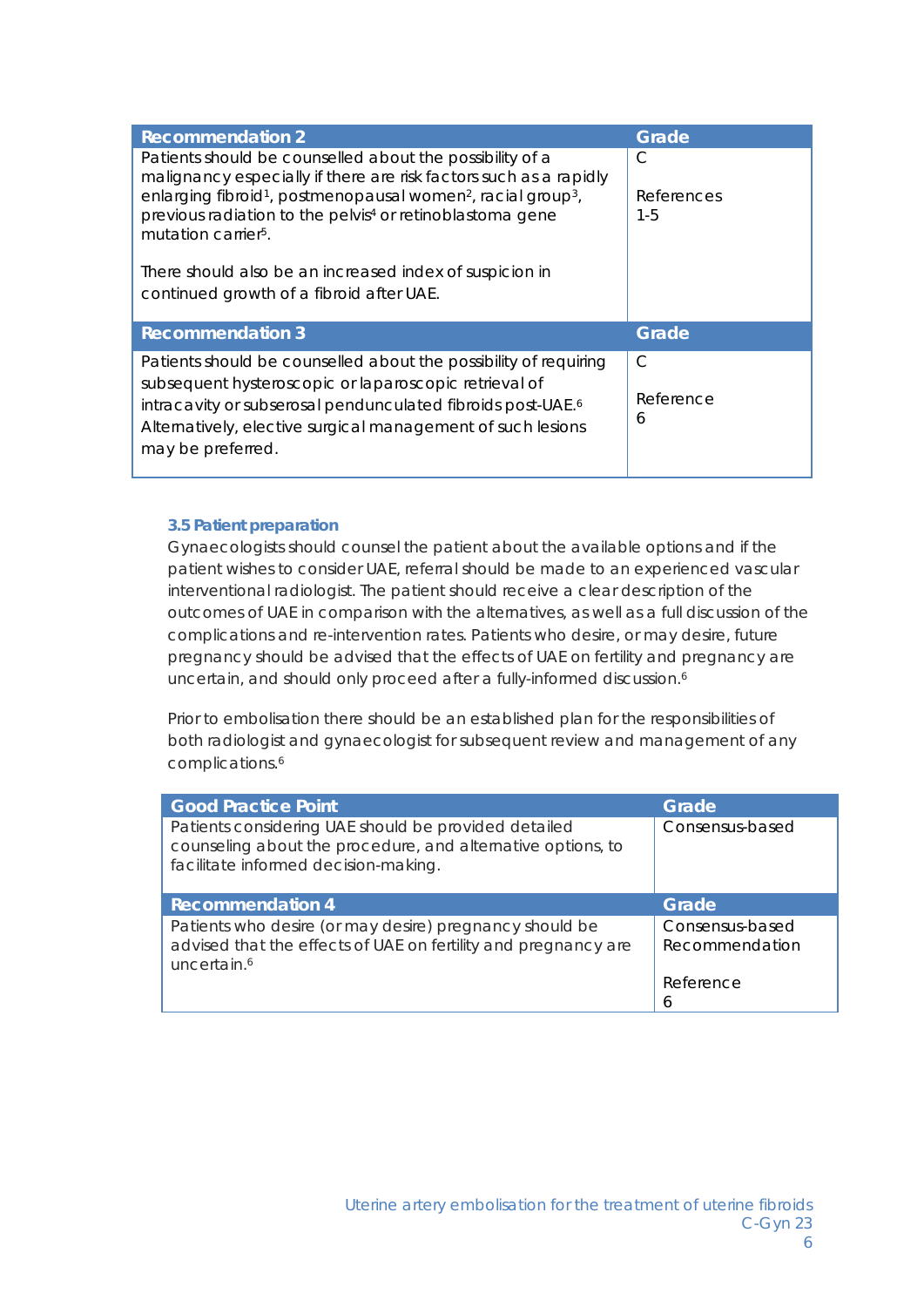## **4. References**

- 1. Denschlag D, Ackermann S, Battista MJ, et al. Sarcoma of the Uterus. Guideline of the DGGG and OEGGG (S2k Level, AWMF Register Number 015/074, February 2019). Geburtshilfe Frauenheilkd. 2019;79(10):1043–1060. doi:10.1055/a-0882-4116
- 2. Brohl AS, Li L, Andikyan V, et al. Age-stratified risk of unexpected uterine sarcoma following surgery for presumed benign leiomyoma. *Oncologist*. 2015;20(4):433–439. doi:10.1634/theoncologist.2014-0361
- 3. Mao J, Pfeifer S, Zheng XE, Schlegel P, Sedrakyan A. Population-based estimates of the prevalence of uterine sarcoma among patients with leiomyomata undergoing surgical treatment, JAMA Surg. 2015;150(4):368-70.
- 4. Wakayama A, Kudaka W, Nakasone T, Taira Y, Aoki Y. Secondary uterine carcinosarcoma after concurrent chemoradiotherapy for cervical cancer: Case reports, Gynecol Oncol Rep. 2017;21:81-3.
- 5. Francis JH, Kleinerman RA, Seddon JM, Abramson DH. Increased risk of secondary uterine leiomyosarcoma in hereditary retinoblastoma. *Gynecol Oncol*. 2012;124(2):254–259. doi:10.1016/j.ygyno.2011.10.019
- 6. Royal College of Obstetricians and Gynaecologists. Uterine Artery Embolisation in the Management of Fibroids. 2013.
- 7. Perez-Lopez FR, Ornat L, Ceausu I, Depypere H, Erel CT, Lambrinoudaki I, et al. EMAS position statement: management of uterine fibroids, Maturitas. 2014;79(1):106-16.
- 8. Das R, Champaneria R, Daniels JP, Belli AM. Comparison of embolic agents used in uterine artery embolisation: a systematic review and meta-analysis. Cardiovasc Intervent Radiol. 2014;37(5):1179.
- 9. Mara M, Kubinova K. Embolization of uterine fibroids from the point of view of the gynecologist: pros and cons, Int J Womens Health. 2014;6:623-9.
- 10. Gupta JK, Sinha A, Lumsden MA, Hickey M. Uterine artery embolization for symptomatic uterine fibroids, Cochrane Database of Systematic Reviews. December 2014.
- 11. de Bruijn AM, Ankum WM, Reekers JA, et al. Uterine artery embolization vs hysterectomy in the treatment of symptomatic uterine fibroids: 10-year outcomes from the randomized EMMY trial. Am J Obstet Gynecol 2016; 215:745
- 12. Shukla PA, Kumar A, Klyde D, Contractor S. Pyomyoma after uterine artery embolization. J Vasc Inter Rad. 2012;23:423-424
- 13. Martin J, Bhanot K, Athreya S. Complications and reinterventions in uterine artery embolization for symptomatic uterine fibroids: a literature review and meta analysis, Cardiovasc Intervent Radiol. 2013;36(2):395-402.
- 14. Hamoda H, Tait P, Edmonds DK (2009) Fatal pulmonary embolus after uterine artery fibroid embolisation. Cardiovasc Intervent Radiol 32:1080–1082
- 15. Lanocita R, et al. A fatal complication of percutaneous trancatheter embolization for treatment of uterine fibroids. Paper presented at: Society of Minimally Invasive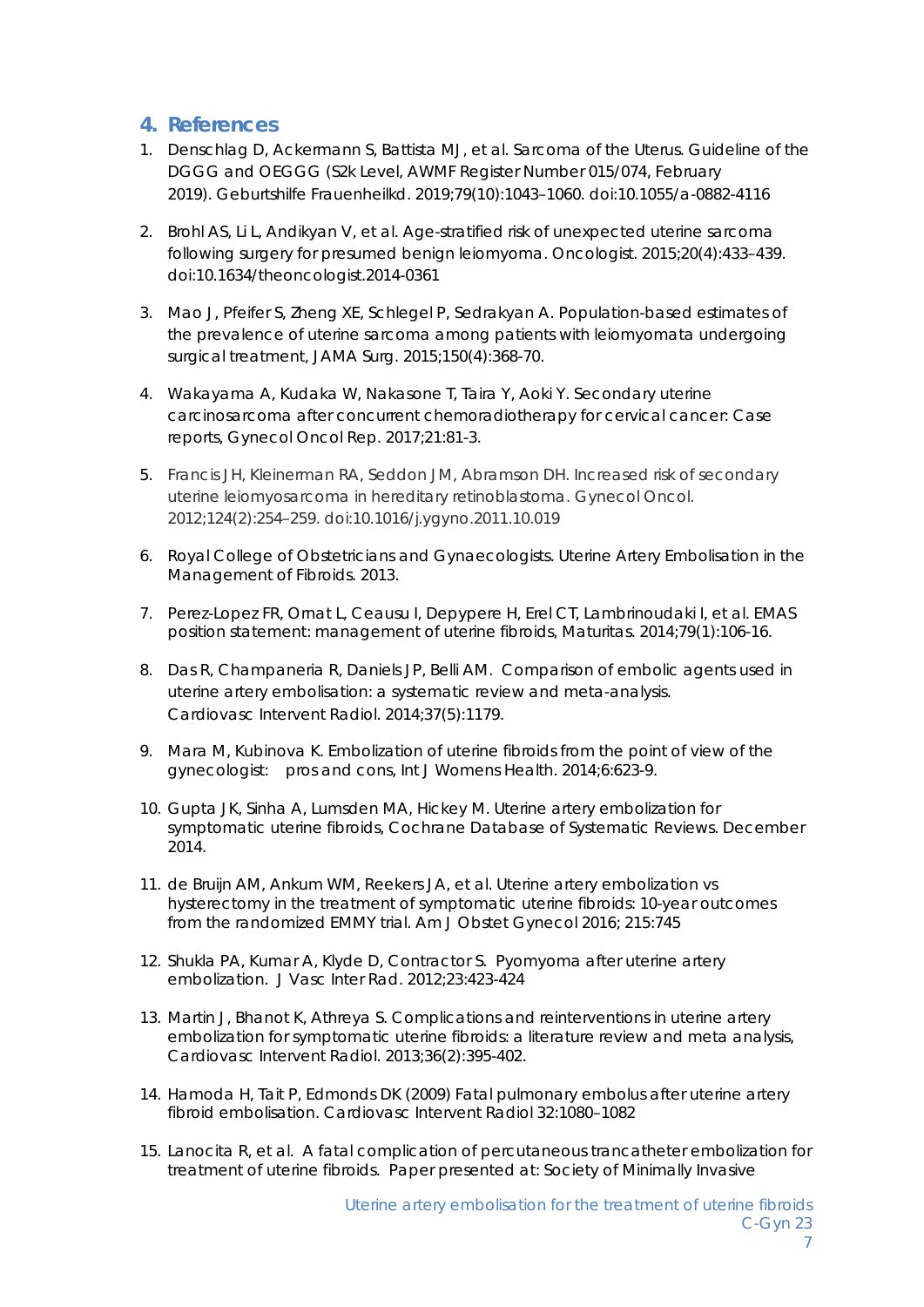Therapy/Center for Innovative Minimally Invasive Therapy, 11th International Conference; September 16-18, 1999; Boston

- 16. Vashisht A, Studd J, Carey A, Burn P. Fatal septicaemia after fibroid embolization. Lancet. 1999;354:307-8
- 17. de Blok S, de Vries C, Prinssen HM, Blaauwgeers HLG, Jorna-Meijer LB. Fatal sepsis after uterine artery embolization with microspheres. J Vasc Interv Radiol. 2003;14;779-  $84$
- 18. Anonymous. Fatal nontarget embolization via an intrafibroid arterial venous fistula during uterine fibroid embiolization. J Vasc Interv Radiol. 2009:20(3):419-20
- 19. Myers ER. Uterine artery embolization: what more do we need to know?, Obstet Gynecol. 2002;100(5 Pt 1):847-8.
- 20. Torre A, Paillusson B, Fain V, Labauge P, Pelage JP, Fauconnier A. Uterine artery embolization for severe symptomatic fibroids: effects on fertility and symptoms, Hum Reprod. 2014;29(3):490-501.
- 21. Hovsepian DM, Siskin GP, Bonn J, Cardella JF, Clark TW, Lampmann LE, et al. Quality improvement guidelines for uterine artery embolization for symptomatic leiomyomata, J Vasc Interv Radiol. 2009;20(7 Suppl):S193-9.
- 22. Tulandi T, Sammour A, Valenti D, Child TJ, Seti L, Tan SL. Ovarian reserve after uterine artery embolization for leiomyomata, Fertil Steril. 2002;78(1):197-8.
- 23. Tropeano G, Litwicka K, Di Stasi C, Romano D, Mancuso S. Permanent amenorrhea associated with endometrial atrophy after uterine artery embolization for symptomatic uterine fibroids, Fertil Steril. 2003;79(1):132-5.
- 24. Bulletti C, de Ziegler D. Uterine contractility and embryo implantation, Curr Opin Obstet Gynecol. 2005;17(3):265-76.
- 25. Kim CW, Shim HS, Jang H, Song YG. The effects of uterine artery embolization on ovarian reserve. Eur J Obstet Gynecol Reprod Biol. 2016:206:172-6
- 26. Mara M, Maskova J, Fucikova Z, Kuzel D, Belsan T, Sosna O. Midterm clinical and first reproductive results of a randomized controlled trial comparing uterine fibroid embolization and myomectomy, Cardiovasc Intervent Radiol. 2008;31(1):73-85.
- 27. Homes H, Saridogan E. Uterine artery embolization for fibroids is associated with an increased risk of miscarriage. Fert Steril. 2010;94(1):324-30
- 28. McPherson K, Manyonda I, Lumsden MA, et al. A randomised trial of treating fibroids with either embolisation or myomectomy to measure the effect on quality of life among women wishing to avoid hysterectomy (the FEMME study): study protocol for a randomised controlled trial. Trials. 2014;15:468. Published 2014 Nov 29. doi:10.1186/1745-6215-15-468
- 29. Papadia A, Salom EM, Fulcheri E, Ragni N. Uterine sarcoma occurring in a premenopausal patient after uterine artery embolization: a case report and review of the literature, Gynecol Oncol. 2007;104(1):260-3.
- 30. Buzaglo K, Bruchim I, Lau SK, Ferenczy A, Tulandi T, Gotlieb WH. Sarcoma postembolization for presumed uterine fibroids, Gynecol Oncol. 2008;108(1):244-7.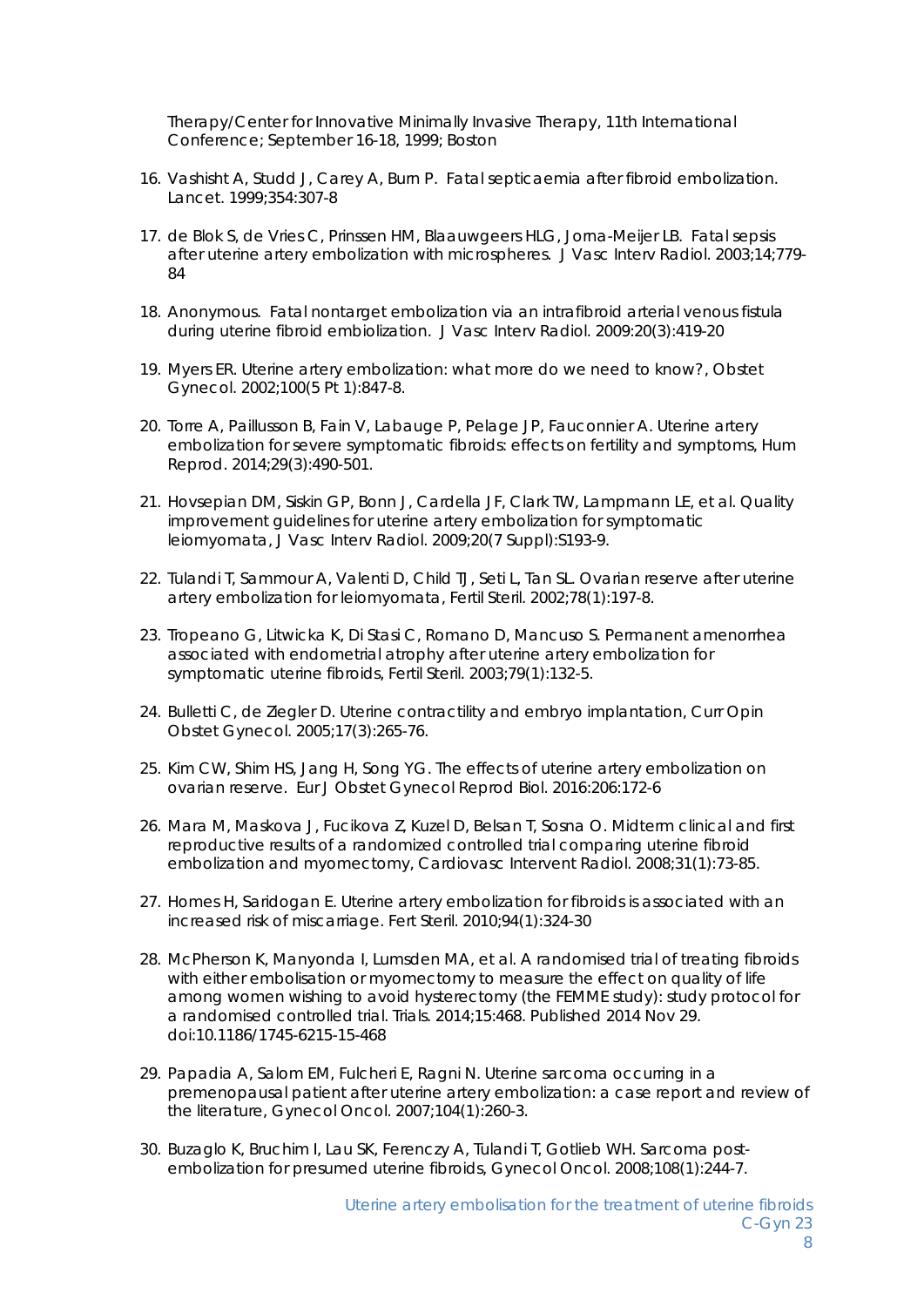# **5. Links to other College statements**

Fibroids in Infertility (C-Gyn 27) https://www.ranzcog.edu.au/RANZCOG\_SITE/media/RANZCOG-MEDIA/Women%27s%20Health/Statement%20and%20guidelines/Clinical%20- %20Gynaecology/Fibroids-in-Infertility-(C-Gyn-27)-Review-November-2014.pdf?ext=.pdf

Consent and the Provision of Information to Patients in Australia regarding Proposed Treatment (C-Gen 02a) https://www.ranzcog.edu.au/RANZCOG\_SITE/media/RANZCOG-MEDIA/Women%27s%20Health/Statement%20and%20guidelines/Clinical%20- %20General/Consent-and-provision-of-information-to-patients-in-Australia-(C-Gen-2a)- Review-July-2016.pdf?ext=.pdf

Consent and Provision of Information to Patients in New Zealand regarding Proposed Treatment (C-Gen 02b) https://www.ranzcog.edu.au/RANZCOG\_SITE/media/RANZCOG-MEDIA/Women%27s%20Health/Statement%20and%20guidelines/Clinical%20- %20General/Consent-and-provision-of-information-NZ-(C-Gen-2b)-Review-March-2016.pdf?ext=.pdf

Evidence-based Medicine, Obstetrics and Gynaecology (C-Gen 15)

https://www.ranzcog.edu.au/RANZCOG\_SITE/media/RANZCOG-MEDIA/Women%27s%20Health/Statement%20and%20guidelines/Clinical%20- %20General/Evidence-based-medicine,-Obstetrics-and-Gynaecology-(C-Gen-15)-Review-March-2016.pdf?ext=.pdf

# 6. **Patient information**

A range of other RANZCOG Patient Information Pamphlets can be ordered via:

https://www.ranzcog.edu.au/Womens-Health/Patient-Information-Guides/Patient-Information-Pamphlets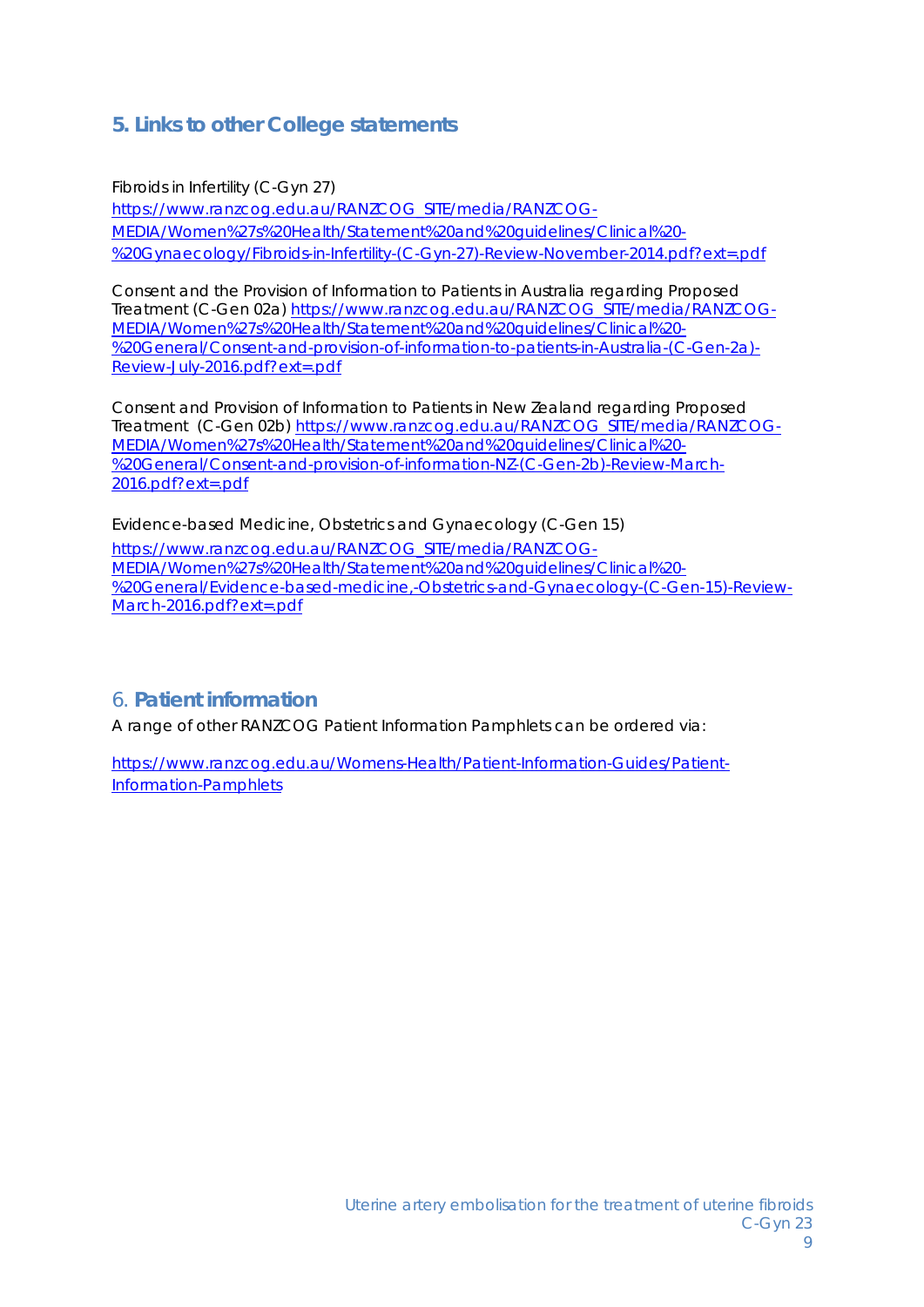# **Appendices**

**Appendix A Women's Health Committee Membership** 

| <b>Name</b>                       | <b>Position on Committee</b>        |
|-----------------------------------|-------------------------------------|
| Professor Yee Leung               | <b>Chair and Board Member</b>       |
| Dr Gillian Gibson                 | Deputy Chair, Gynaecology           |
|                                   | Deputy Chair, Obstetrics and        |
| Dr Scott White                    | Subspecialties Representative       |
| Associate Professor Ian Pettigrew | Member and EAC Representative       |
| Dr Kristy Milward                 | Member and Councillor               |
| Dr Will Milford                   | Member and Councillor               |
| Dr Frank O'Keeffe                 | Member and Councillor               |
| Professor Sue Walker              | Member                              |
| Dr Roy Watson                     | Member and Councillor               |
| Dr Susan Fleming                  | Member and Councillor               |
| Dr Sue Belgrave                   | <b>Member and Councillor</b>        |
| Dr Marilyn Clarke                 | <b>ATSI Representative</b>          |
| Associate Professor Kirsten Black | Member                              |
| Dr Thangeswaran Rudra             | Member                              |
| Dr Nisha Khot                     | Member and SIMG Representative      |
| Dr Judith Gardiner                | Diplomate Representative            |
| Dr Angela Brown                   | Midwifery Representative, Australia |
|                                   | Midwifery Representative, New       |
| Ms Adrienne Priday                | Zealand                             |
| Ms Ann Jorgensen                  | <b>Community Representative</b>     |
| Dr Rebecca Mackenzie-Proctor      | Trainee Representative              |
| Dr Leigh Duncan                   | Maori Representative                |
|                                   | Co-opted member (ANZJOG             |
| Prof Caroline De Costa            | member)                             |
| Dr Christine Sammartino           | Observer                            |

**Appendix B Overview of the development and review process for this statement** 

*i. Steps in developing and updating this statement* 

This statement was originally developed in March 2008 and was most recently reviewed in March 2020. The Women's Health Committee carried out the following steps in reviewing this statement:

- Structured clinical questions were developed and agreed upon.
- An updated literature search to answer the clinical questions was undertaken.
- At the February 2020 teleconference, the existing consensus-based recommendations were reviewed and updated (where appropriate) based on the available body of evidence and clinical expertise. Recommendations were graded as set out below in Appendix B part iii)
- *ii. Grading of recommendations*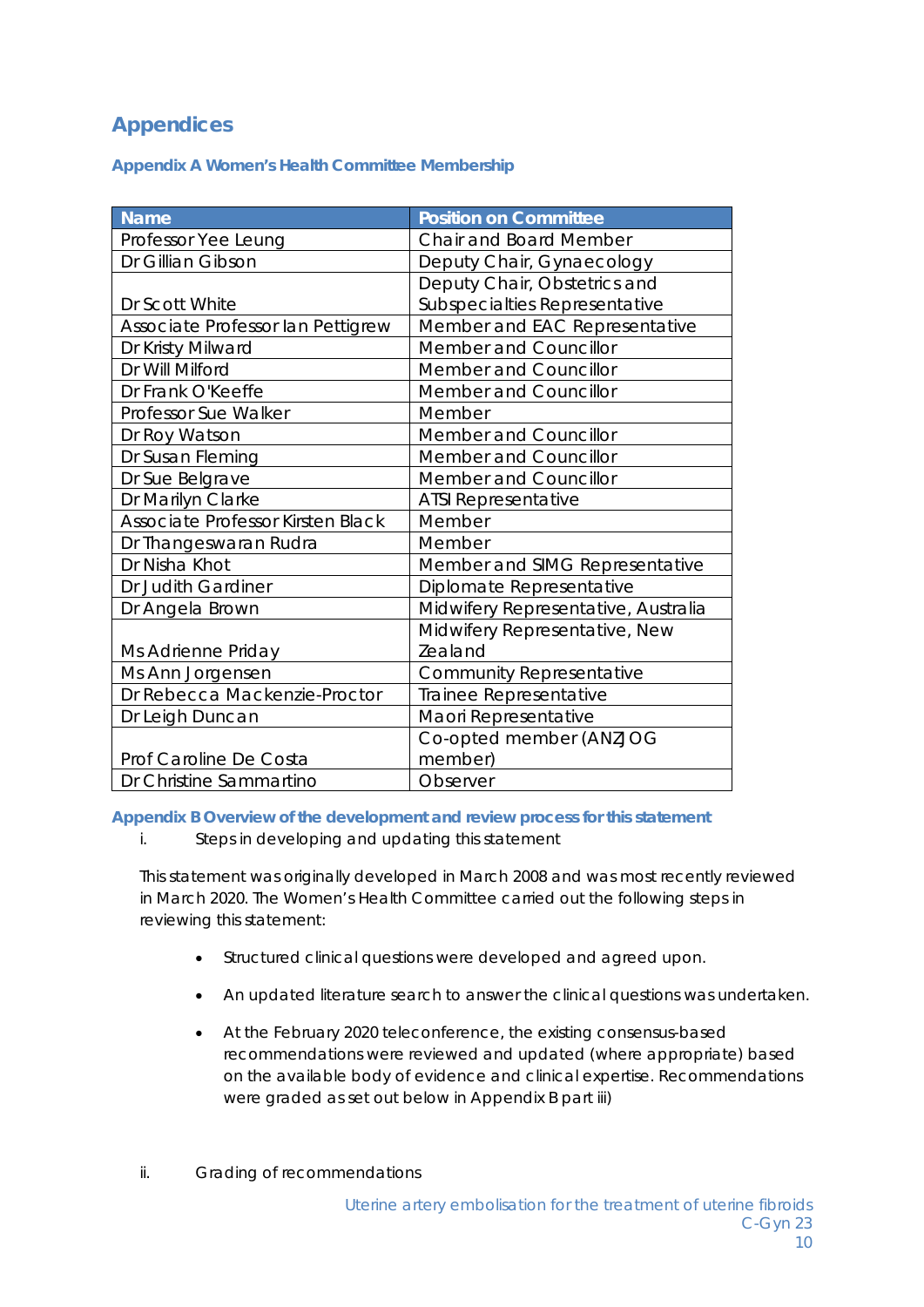Each recommendation in this College statement is given an overall grade as per the table below, based on the National Health and Medical Research Council (NHMRC) Levels of Evidence and Grades of Recommendations for Developers of Guidelines.15 Where no robust evidence was available but there was sufficient consensus within the Women's Health Committee, consensus-based recommendations were developed or existing ones updated and are identifiable as such. Consensus-based recommendations were agreed to by the entire committee. Good Practice Notes are highlighted throughout and provide practical guidance to facilitate implementation. These were also developed through consensus of the entire committee.

| Recommendation<br>category   |   | <b>Description</b>                                                                                             |
|------------------------------|---|----------------------------------------------------------------------------------------------------------------|
| Evidence-based               | A | Body of evidence can be trusted to guide practice                                                              |
| <sub>R</sub><br>$\mathsf{C}$ |   | Body of evidence can be trusted to guide practice<br>in most situations                                        |
|                              |   | Body of evidence provides some support for<br>recommendation(s) but care should be taken in its<br>application |
|                              | D | The body of evidence is weak and the<br>recommendation must be applied with caution                            |
| Consensus-based              |   | Recommendation based on clinical opinion and<br>expertise as insufficient evidence available                   |
| <b>Good Practice Note</b>    |   | Practical advice and information based on clinical<br>opinion and expertise                                    |